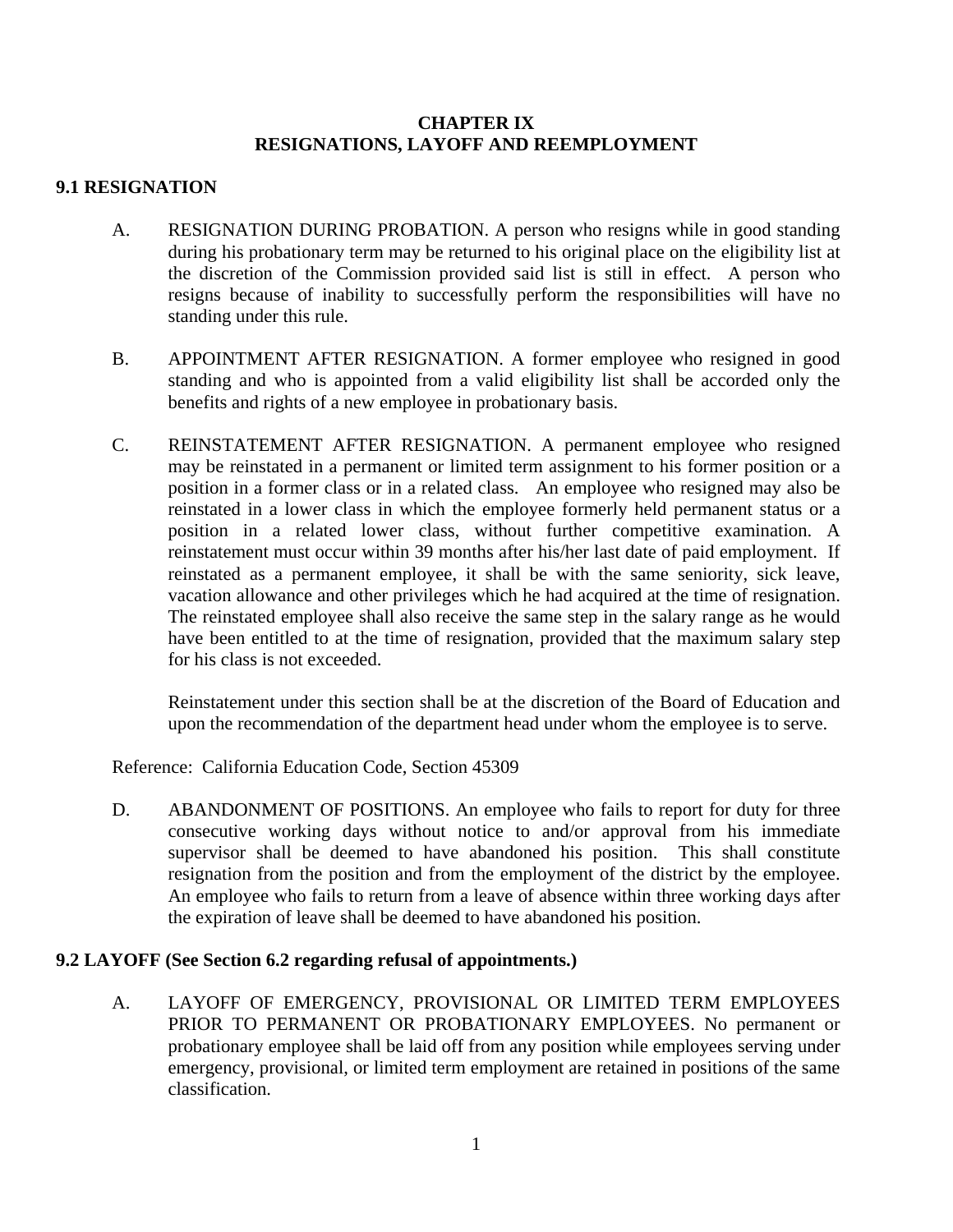A limited term employee may be laid off at the completion of his assignment without regard to the procedures set forth in this rule.

B. COMPUTATION OF SENIORITY. All service in the classification plus higher classifications shall count as seniority within the classification. Continuous status as a probationary or permanent employee within the classification, plus higher classifications shall determine seniority.

 No seniority shall be earned during periods of separation from the service of the school district. A permanent employee who resigns and is subsequently reinstated shall accumulate seniority rights from his earliest date of entrance into the classification in which layoff occurs, excluding any breaks in service.

 The word "classification" as used in this rule shall be interpreted to include two or more classifications having the same or equivalent duties and responsibilities when such classifications are the result of a reclassification action separating an existing classification into two or more classifications. Seniority for the purposes of this rule shall include the total service in each classification both before and after separation of the classification.

 A permanent or probationary employee serving as a substitute or in a temporary upgrade shall accrue seniority in the class in which the employee currently holds permanent or probationary status.

C. DEMOTION FOLLOWING LAYOFF. Following layoff a permanent or probationary employees may elect demotion to any classification with the same or a lower maximum salary in which he had previously served under a permanent or probationary appointment and in which he holds seniority rights greater than those of the incumbent. Any employee replaced by such a demotion shall have the same option of demotion afforded by this rule as if his position had been abolished.

 An employee who is laid off may elect demotion to a lower classification in which he had not served in a permanent or probationary status if there is a vacant position in the lower classification. The employee electing a demotion instead of layoff must meet the minimum qualifications of the vacant position, as determined by the Personnel Commission.

## **9.3 REEMPLOYMENT**

- A. PROVISIONAL OR LIMITED TERM EMPLOYEES. Provisional or limited term employees, whose services have been discontinued because of lack of work or lack of funds, shall hold no reemployment rights.
- B. PERMANENT EMPLOYEES. Permanent and probationary employees laid off because of lack of work or lack of funds, shall be placed upon a reemployment list in an order or rank determined by seniority computed in accordance with provisions of Rule 9.2.B. No